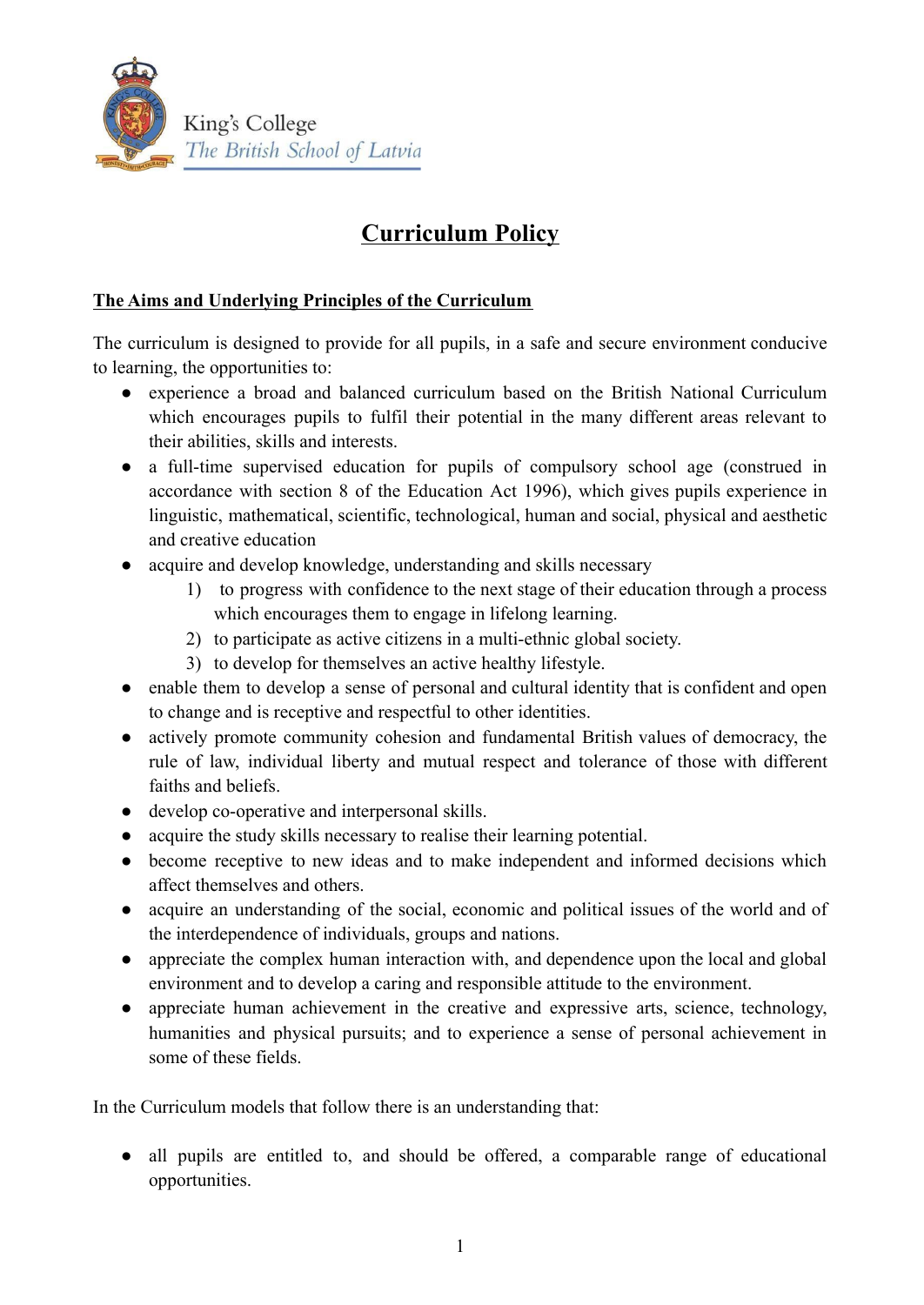

- there are differences in the abilities, aptitudes, interests and other characteristics of pupils which need to be catered for.
- the learning environment and teaching methodology are important factors in determining whether or not some of these aims are achieved.
- extracurricular activities, such as school productions, fund raising activities, educational visits, residential trips all contribute to the total learning experience.
- there is an obligation to meet the requirements of the British National Curriculum coupled with local requirements laid down in Spanish law.
- Curriculum planning will provide recognition of the Fundamental British Values of democracy, the rule of law, individual liberty and mutual respect and tolerance of those with different faiths and beliefs.

The curriculum is taught in line with The Latvian Legislation for International schools and therefore students have the equivalent of three lessons a week, across the school year, which are dedicated to Latvian Language, Culture, History and Geography.

## **Time Allocations & Cross Curricular Approaches**

The primary curriculum is organised into creative themes and a cross curricular approach is used wherever possible to maximise learning opportunities. For instance, English and Mathematics time can be used to deliver Design & Technology or History and Geography through transdisciplinary units of work. National curriculum subjects may be taught in blocks so that children have the opportunity to work on one project over consecutive lessons. The school's policy is to be innovative, creative and flexible.

The curriculum is based on 6 lessons a day lasting approximately 55 minutes for each lesson. In order to teach thematically some sessions will be joined together. Special days will also be used to ensure curriculum engagement.

The following is a guide to the amount of time teachers aim to allocate to each subject area when planning the delivery of the curriculum.

**ear 1 and 2 (KS1)**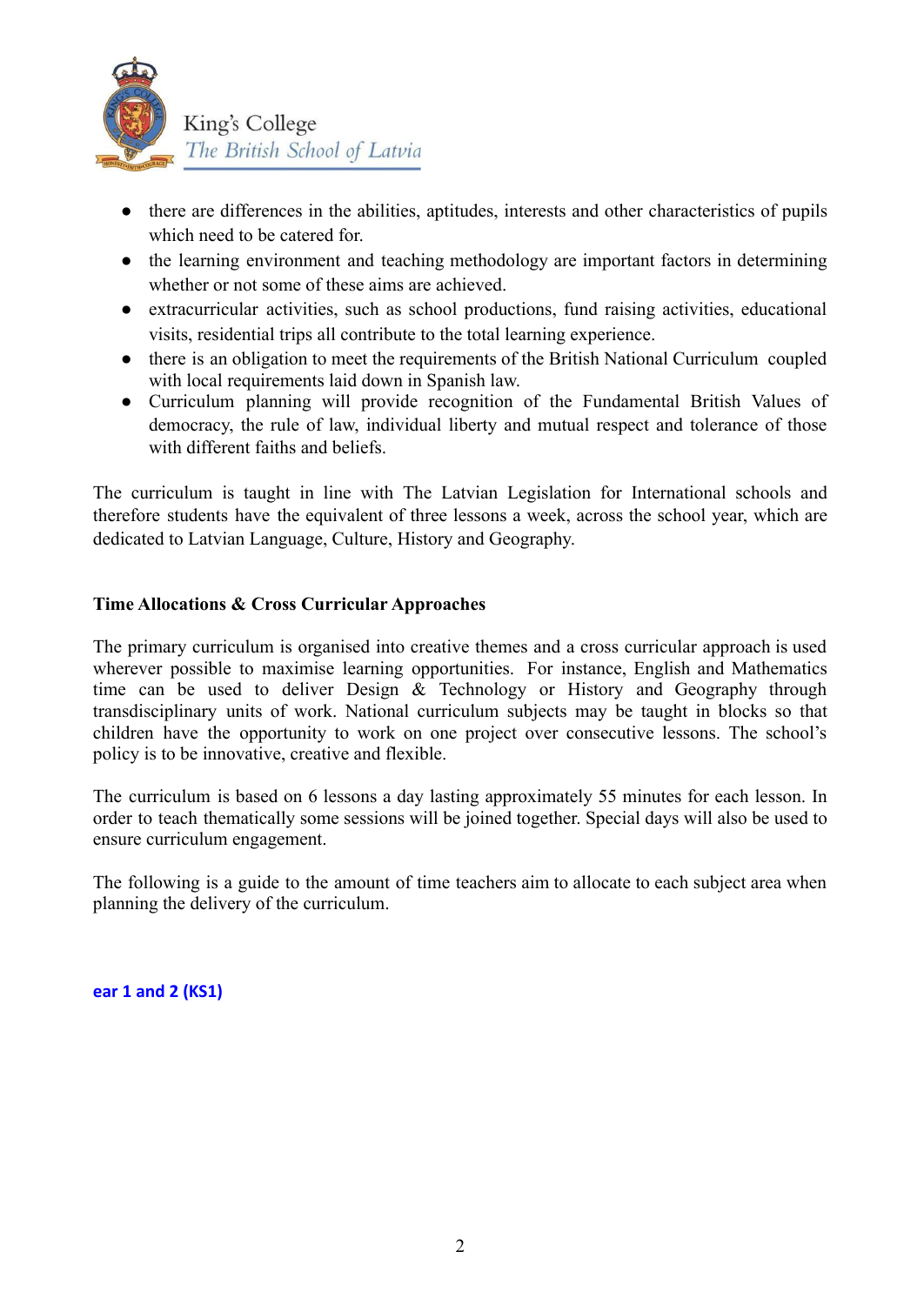

King's College<br>The British School of Latvia

| <b>Subject</b>                                                                                                                    | <b>Number of Lessons per Week (55</b><br>mins) |
|-----------------------------------------------------------------------------------------------------------------------------------|------------------------------------------------|
| English<br>(including units of drama<br>and public speaking, taught<br>reading in the school library,<br>phonics and class story) | 8                                              |
| <b>Mathematics</b>                                                                                                                | 5                                              |
| Science                                                                                                                           | $\overline{2}$                                 |
| <b>Outdoor Learning</b>                                                                                                           | $\mathbf{1}$                                   |
| *Latvian                                                                                                                          | $\overline{2}$                                 |
| Computing                                                                                                                         | $\mathbf{1}$                                   |
| Topic (History and<br>Geography)                                                                                                  | 3                                              |
| Swimming                                                                                                                          | $\mathbf{1}$                                   |
| <b>Physical Education</b>                                                                                                         | $\overline{2}$                                 |
| Art and Design                                                                                                                    | $\mathbf{1}$                                   |
| <b>Music</b>                                                                                                                      | 1                                              |
| <b>PSHE</b>                                                                                                                       | 1                                              |
| Reflection time                                                                                                                   | $\mathbf{1}$                                   |
| Assembly                                                                                                                          | 1                                              |
| <b>Total</b>                                                                                                                      | 30 lessons                                     |

\*Latvian is compulsory lesson, added to comply with International schools law

## **Year 3,4 and 5 (KS2)**

| <b>Subject</b>                                                      | <b>Number of Lessons per Week (55</b><br>mins) |
|---------------------------------------------------------------------|------------------------------------------------|
| English<br>(including units of drama and<br>public speaking, taught |                                                |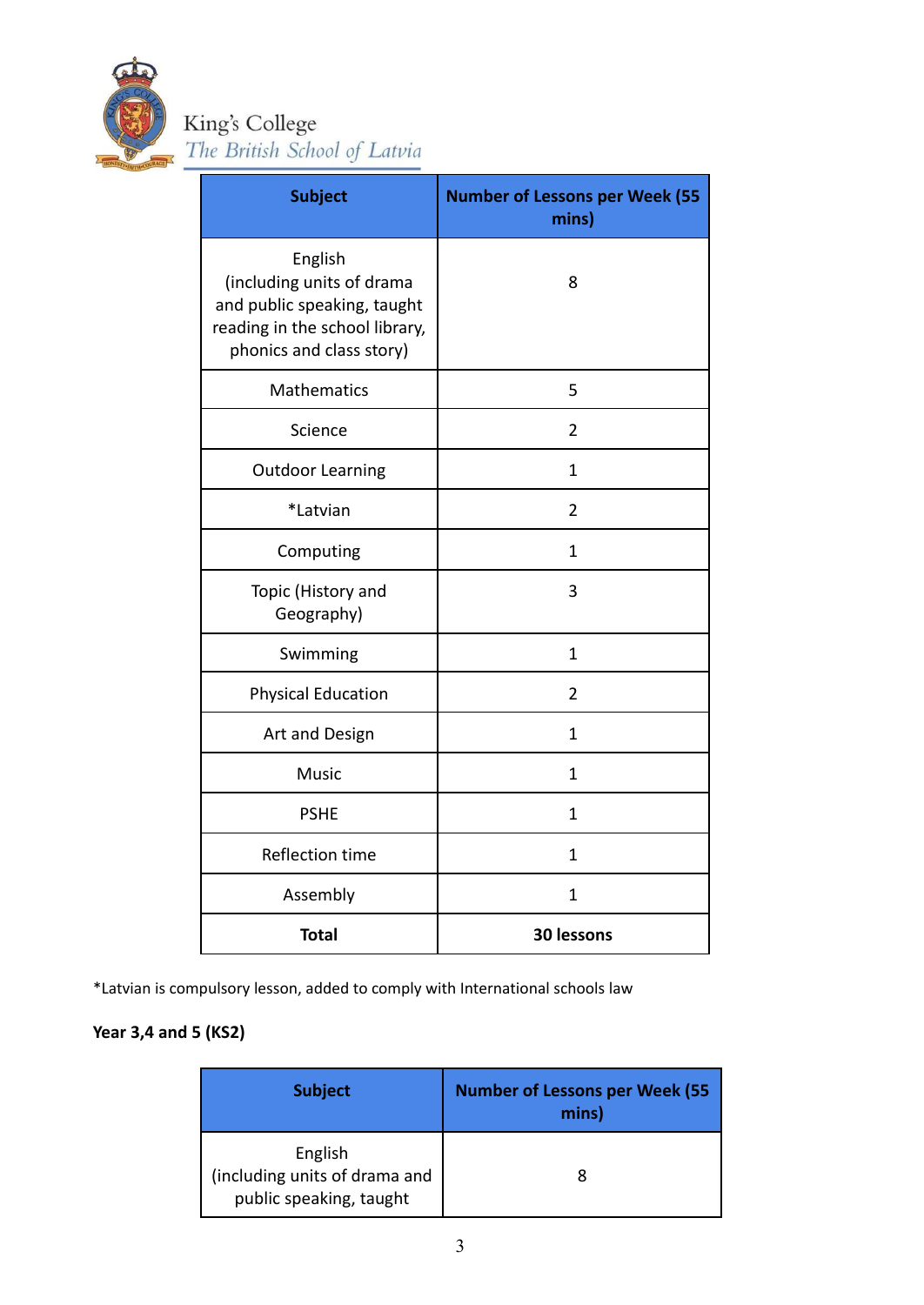

# King's College<br>The British School of Latvia

| reading in the school library,<br>phonics and class story) |                |
|------------------------------------------------------------|----------------|
| <b>Mathematics</b>                                         | 5              |
| Science                                                    | $\overline{2}$ |
| <b>Outdoor learning</b>                                    | $\mathbf{1}$   |
| Spanish                                                    | 1              |
| *Latvian                                                   | $\overline{2}$ |
| Computing                                                  | 1              |
| Topic - History and<br>Geography                           | $\overline{2}$ |
| <b>Outdoor Learning</b>                                    | $\mathbf{1}$   |
| <b>Physical Education</b>                                  | 2              |
| Art and Design                                             | 1              |
| Music                                                      | 1              |
| <b>PSHE</b>                                                | $\mathbf{1}$   |
| Reflection                                                 | $\mathbf 1$    |
| Assembly                                                   | 1              |
| <b>Total</b>                                               | 30 lessons     |

\*Latvian is compulsory lesson, added to comply with the INternational schools law

## **Year 6 (transition)**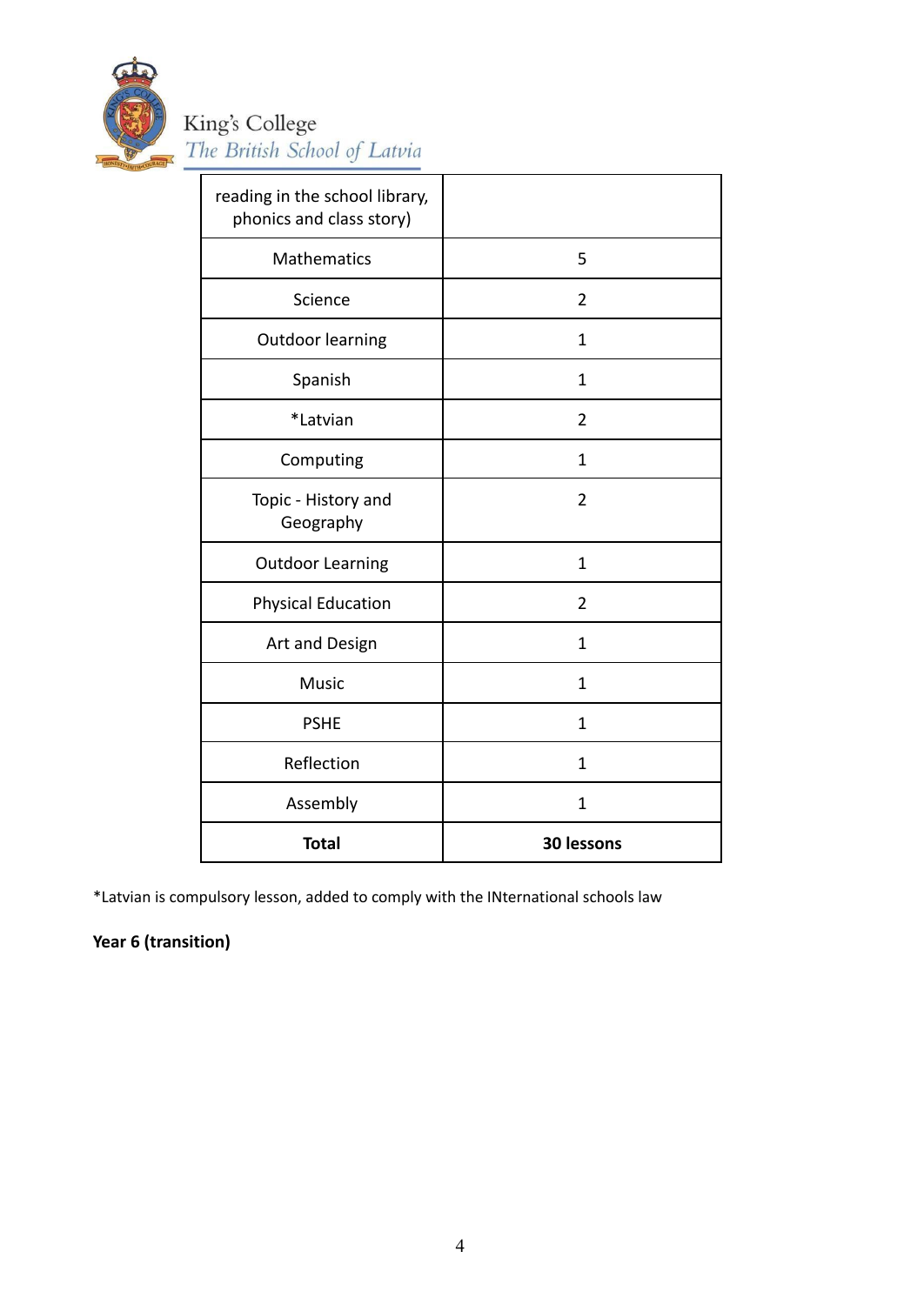

King's College<br>The British School of Latvia

| <b>Subject</b>                                               | <b>Number of Lessons per Week (55</b><br>mins) |
|--------------------------------------------------------------|------------------------------------------------|
| English<br>(including units of drama and<br>public speaking) | 5                                              |
| <b>Mathematics</b>                                           | 5                                              |
| Science                                                      | 3                                              |
| Spanish                                                      | $\overline{2}$                                 |
| *Latvian                                                     | $\overline{2}$                                 |
| Computing                                                    | $\mathbf{1}$                                   |
| Geography                                                    | $\overline{2}$                                 |
| History                                                      | $\overline{2}$                                 |
| Physical Education and<br>Swimming                           | $\overline{2}$                                 |
| Art and Design                                               | $\overline{2}$                                 |
| <b>Music</b>                                                 | $\mathbf{1}$                                   |
| <b>PSHE</b>                                                  | $\mathbf{1}$                                   |
| <b>Tutorial</b>                                              | $\mathbf{1}$                                   |
| Assembly                                                     | $\mathbf{1}$                                   |
| <b>Total</b>                                                 | 30 lessons                                     |

\*Latvian is compulsory lesson, added to comply with International Schools law

## **KS3 curriculum load**

| <b>Subject</b>                                               | <b>Number of Lessons per Week (55</b><br>mins) |
|--------------------------------------------------------------|------------------------------------------------|
| English<br>(including units of drama and<br>public speaking) |                                                |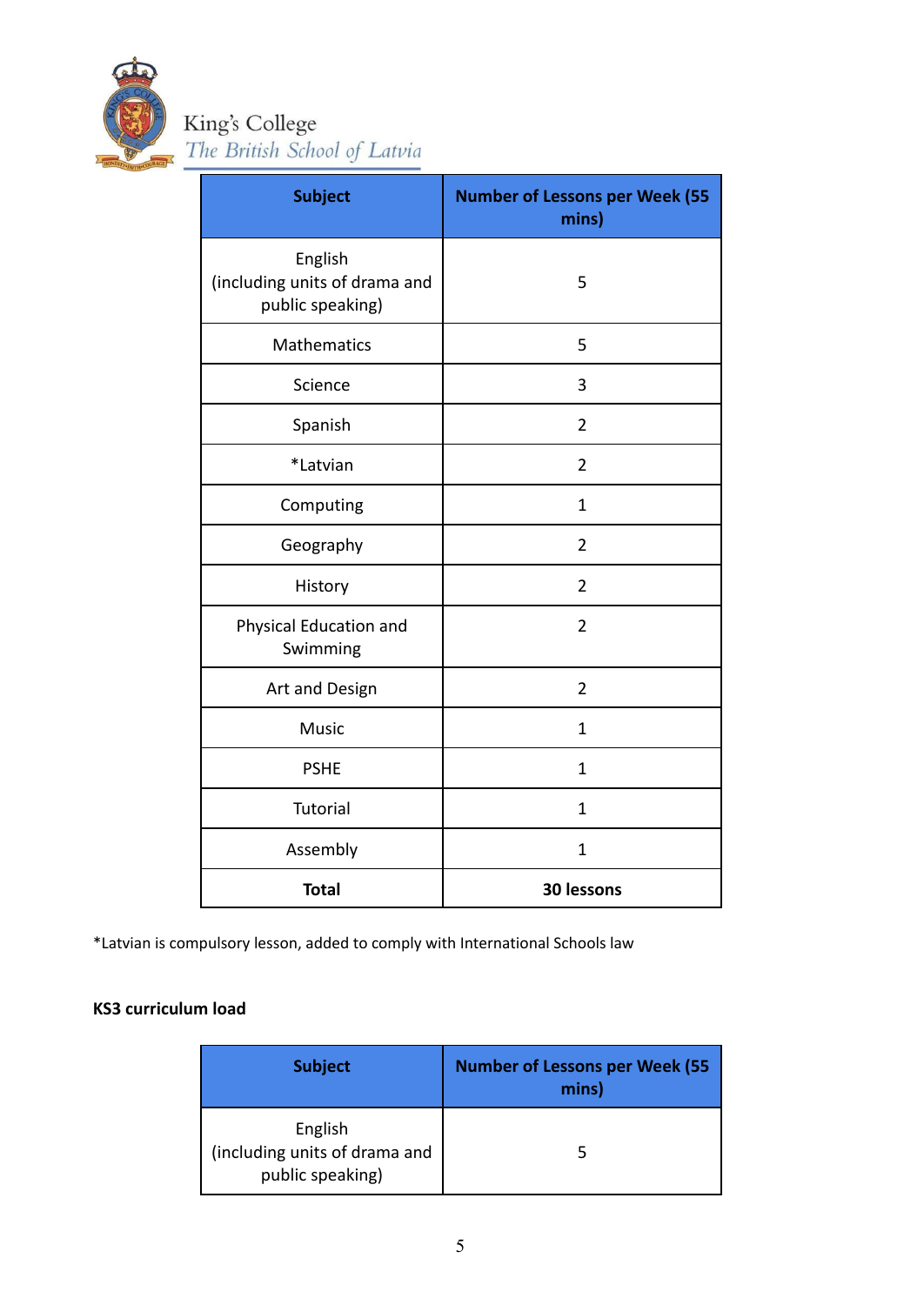

| Mathematics               | 4              |
|---------------------------|----------------|
| Science                   | 3              |
| Spanish                   | $\overline{2}$ |
| *Latvian                  | $\overline{2}$ |
| ICT                       | $\overline{2}$ |
| Geography                 | $\overline{2}$ |
| History                   | $\overline{2}$ |
| <b>Physical Education</b> | $\overline{2}$ |
| Art and Design            | $\overline{2}$ |
| <b>Music</b>              | $\mathbf{1}$   |
| <b>PSHE</b>               | $\mathbf 1$    |
| <b>Tutorial</b>           | $\mathbf{1}$   |
| Assembly                  | $\overline{1}$ |
| <b>Total</b>              | 30 lessons     |

\*Latvian is compulsory lesson, added to comply with Latvian Educational Law

## **Breadth of subjects at KS4**

| <b>Subject</b>                 | <b>Qualification and Exam</b><br><b>Board</b> | <b>Number of lessons</b><br>per week (55 mins) |
|--------------------------------|-----------------------------------------------|------------------------------------------------|
| English Language               | Cambridge IGCSE (9-1)                         | 3                                              |
| English Literature             | Cambridge IGCSE (9-1)                         | 2                                              |
| Mathematics                    | Cambridge IGCSE (9-1)                         | 4                                              |
| <b>Sciences</b>                |                                               |                                                |
| Double Award                   | Cambridge IGCSE (9-1)                         | 4 (+2 English and/or<br>Maths support)         |
| <b>Triple Award</b>            | Cambridge IGCSE (9-1)                         | ь                                              |
| Spanish                        | Cambridge IGCSE (9-1)                         | 3                                              |
| <b>Computer Science</b>        | Cambridge IGCSE (9-1)                         | 2, Year 10, 3 year 11                          |
| <b>Non IGCSE Subjects</b>      |                                               |                                                |
| <b>Core Physical Education</b> | Non-examined                                  | $\mathcal{P}$                                  |
| PSHE/Assembly/Tutorial         | Non-examined                                  |                                                |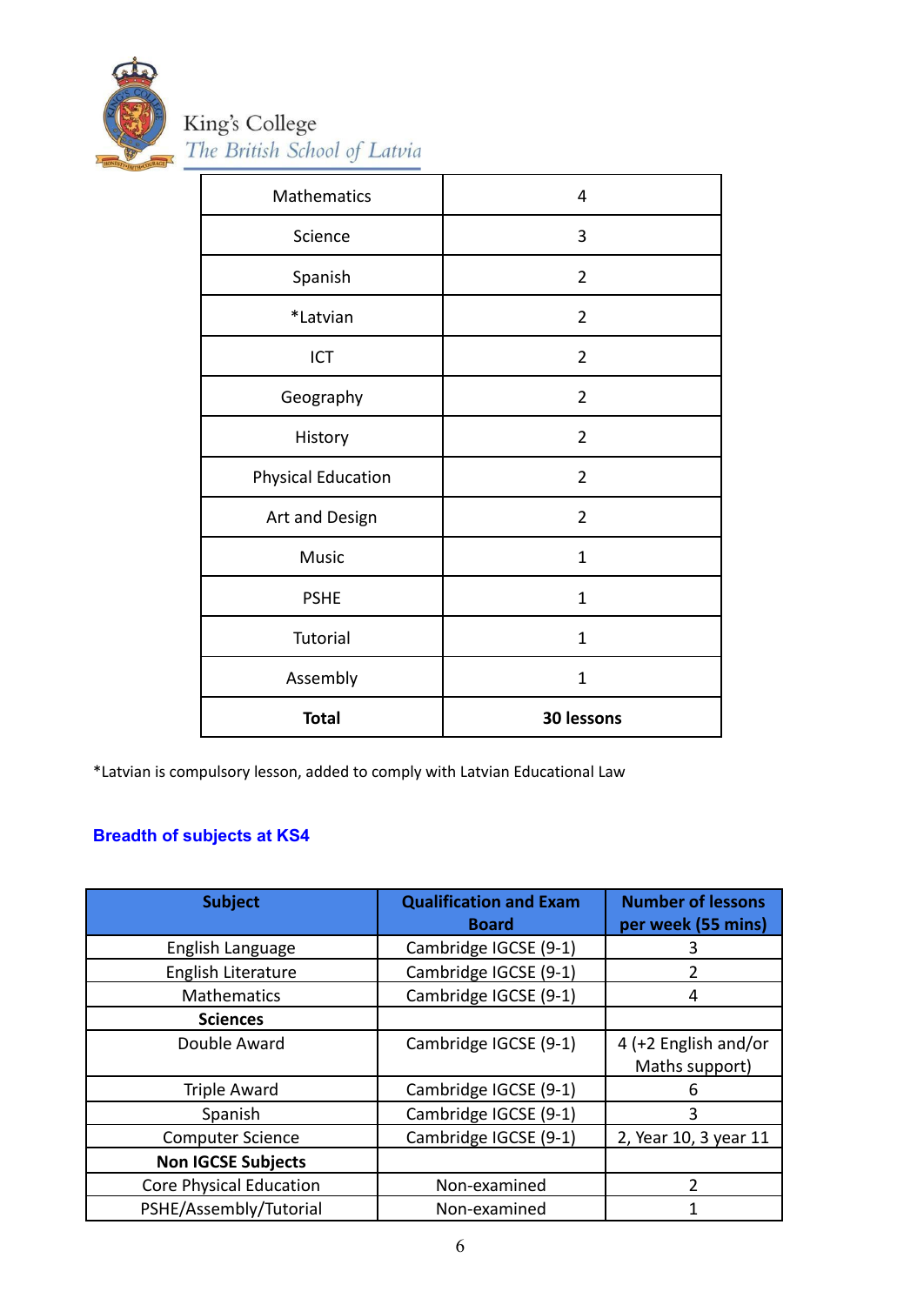

#### **Option Subjects**

| <b>Subject</b>            | <b>Qualification and Exam</b><br><b>Board</b> | <b>Number of lessons per</b><br>week (55 mins) |
|---------------------------|-----------------------------------------------|------------------------------------------------|
| History                   | Cambridge IGCSE (9-1)                         |                                                |
| Geography                 | Cambridge IGCSE (9-1)                         |                                                |
| <b>Music</b>              | Cambridge IGCSE (9-1)                         |                                                |
| <b>Physical Education</b> | Cambridge IGCSE (9-1)                         |                                                |
| Art and Design            | Cambridge IGCSE (9-1)                         |                                                |

Students select 3, from these 5. However they must select at least one Humanities subject.

#### **Curriculum Organisation**

The British National Curriculum is taught throughout the school. A 'through school' plan has been designed to ensure that statutory requirements are covered; progression occurs throughout each department; that balance and creativity is achieved within and across each year of the schooling and that continuity occurs between phases of education.

#### **Children of Five Years of Age and Under**

Children are admitted to the King's College School at the commencement of the year in which they attain their third birthday. In this respect the school follows the requirements of the Early Years Foundation Stage (EYFS) for the Nursery year. The EYFS Profile summarises and describes children's attainment at the end of the EYFS. It is based on ongoing observation and assessment in the three prime and four specific areas of learning, and the three characteristics of effective learning:

The prime areas of learning:

- communication and language
- physical development
- personal, social and emotional development

The specific areas of learning:

- literacy
- mathematics
- understanding the world
- expressive arts and design

Characteristics of effective learning:

- playing and exploring
- active learning
- creating and thinking critically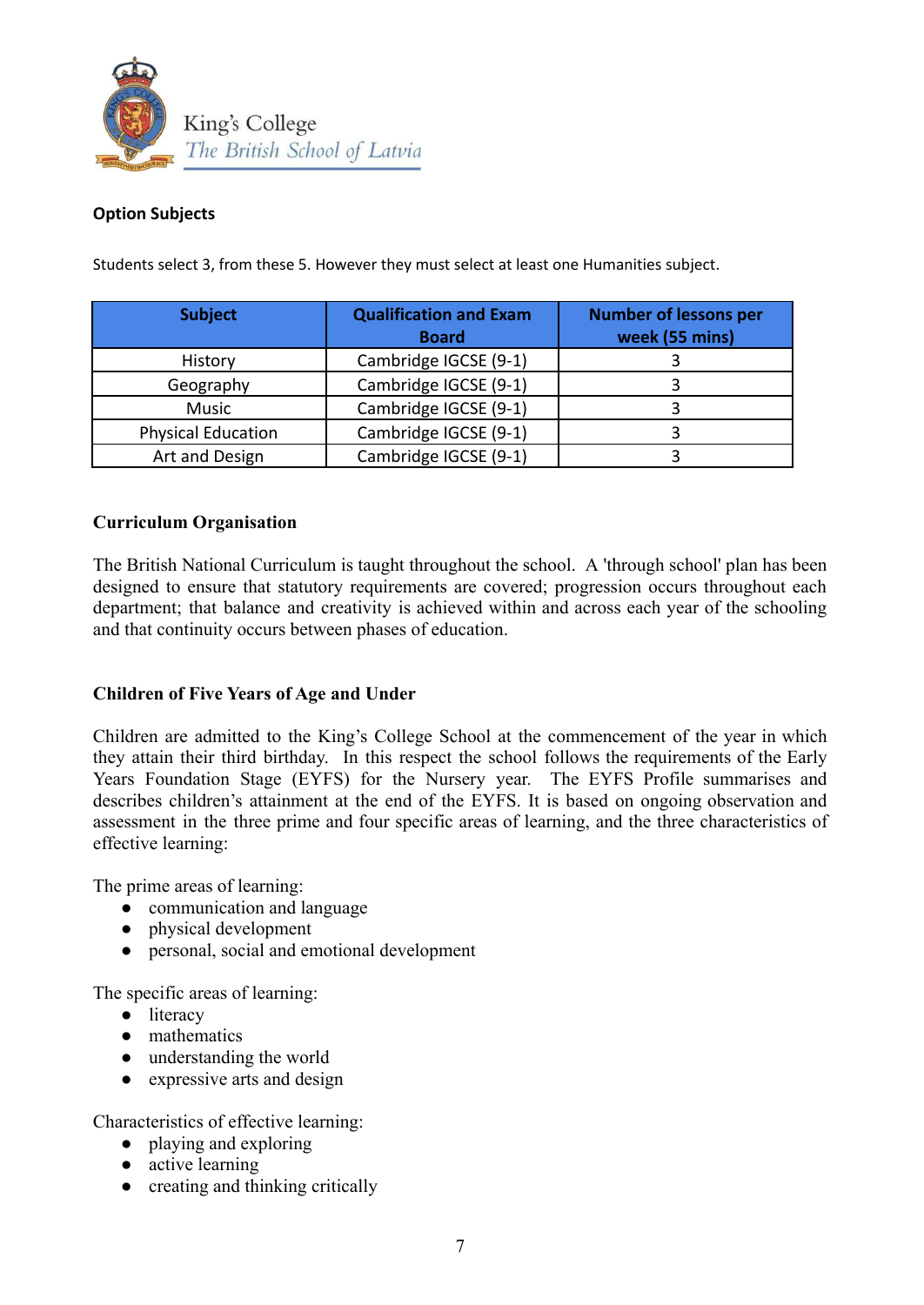

#### **Personal, Social & Health Education (PSHE)**

The need for children to 'Be Healthy; to Stay Safe; to Enjoy & Achieve; To achieve Economic Well-Being and to make a Positive Contribution to the Community lies at the heart of the primary and secondary curriculum. In all phases the SEAL programme may be used to support the PSHE curriculum.

#### **Active Promotion of Fundamental British Values**

These are democracy, the rule of law, individual liberty, mutual respect and tolerance of those with different faiths and beliefs. This is evident in the School's ethos and in many ways throughout the School, for example, in the PSHE programme, School Council, Assembly and within subject areas. Reference to how the School actively promotes Fundamental British Values can be found in a statement of British Values in Appendix 1..

#### **Special Educational Needs, Learning Difficulties and/or Disability**

Where a child has a statement of need issued in the UK, the School will discuss with parents, during the application process, the capacity of the School and local agencies available in Spain to meet the needs of the child appropriately. Where possible the School will undertake to meet the needs of children with statements

#### **Gifted & Talented Provision**

All lessons are differentiated and teachers will extend and enrich a child's curriculum appropriately. Opportunities for gifted and talented pupils to participate in extracurricular activities such as competitions and performances are built into the curriculum and promoted whenever possible. (Refer to Gifted & Talented policy)

#### **Information, Communication Technology (ICT)**

ICT is taught both as a separate subject to ensure that skills are developed appropriately and throughout the whole curriculum to support and enhance learning opportunities in all subject areas. Computers, laptops and interactive whiteboard technology are widely available across the school.

#### **Foreign Languages**

Spanish Language is taught to all age groups commencing in Year 3.

#### **Spiritual, Moral, Social and Cultural Education (Religious Education)**

Given the international background of fers, Religious Education, Philosophy and Ethics is taught across the whole school with emphasis placed on the study of comparative religions. The school draws down on UK curriculum guidelines and children are taught about the Christian, Islam, Hindu, Sikh, Jewish, and Buddhist faiths through comparative studies.

#### **Sex and Relationship Education**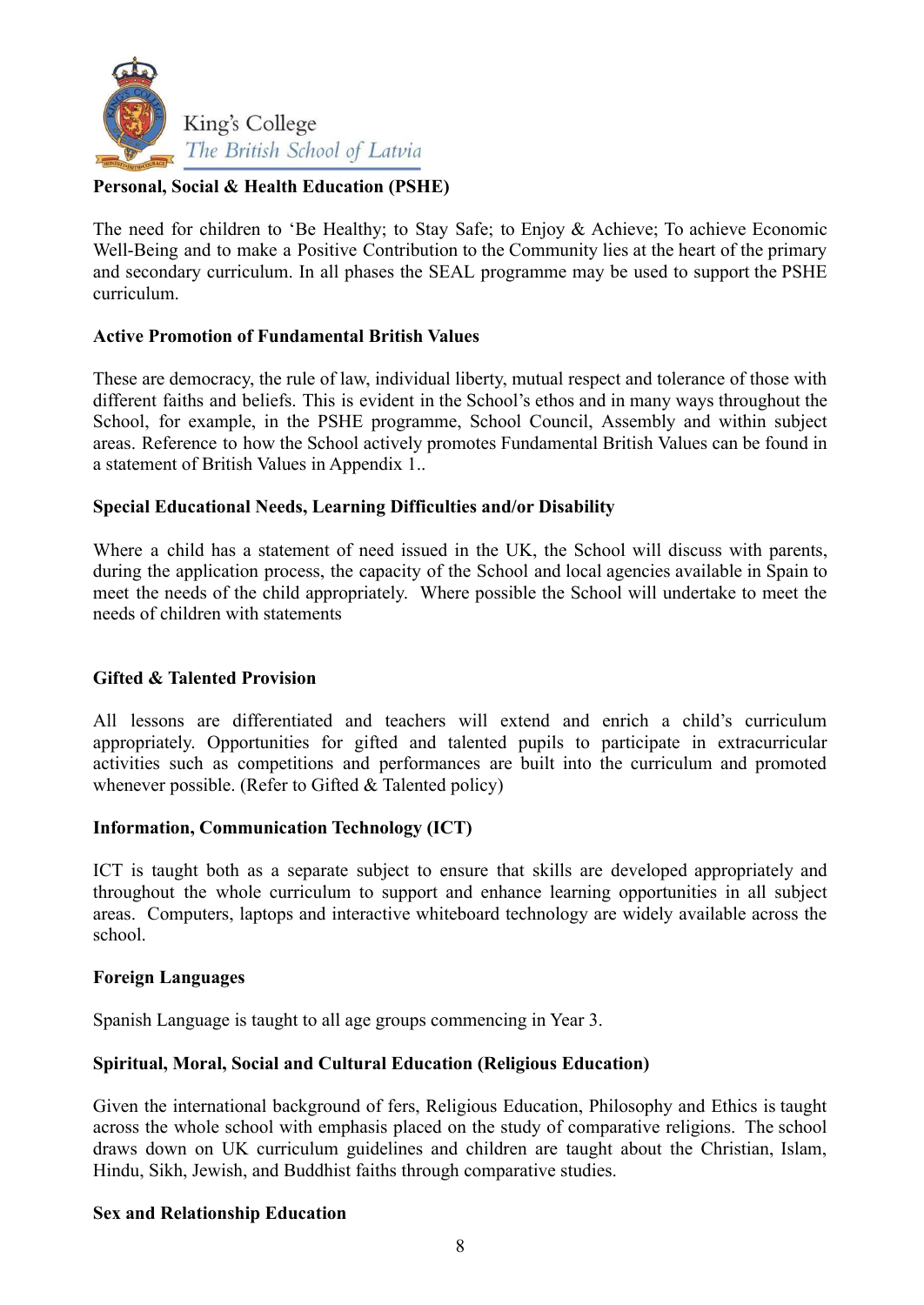

Sex and Relationships Education is taught within the Personal Social Health Education (PSHE) and Science curriculum. (Refer to separate policy).

#### **Careers Education**

The school makes provision for speakers to address children according to their age to discuss career choices and routes from school to the world of work. Equally, educational visits to institutions and organisations are be used to promote different working environments and the people who work there. Throughout the secondary curriculum students are encouraged to see the relevance of their studies in relation to their personal attributes and aspirations.

#### **Educational Visits**

Educational Visits are used wherever possible to enrich and enhance the curriculum. A trip plan is available each year.

#### **Extracurricular Activities**

Extracurricular clubs take place between 15.30 and 17.00 hours and are provided by a range of high quality external providers.

| <b>Created and Reviewed by:</b> | <b>Policy Category: school</b> |
|---------------------------------|--------------------------------|
| Dawn Akyurek September 2017     |                                |
| Dawn Akyurek August 2019        |                                |
| Adele Stanford August 2021      |                                |
| Adele Stanford May 2022         |                                |
| <b>Approved by KGB</b>          |                                |
| Sep 2017                        |                                |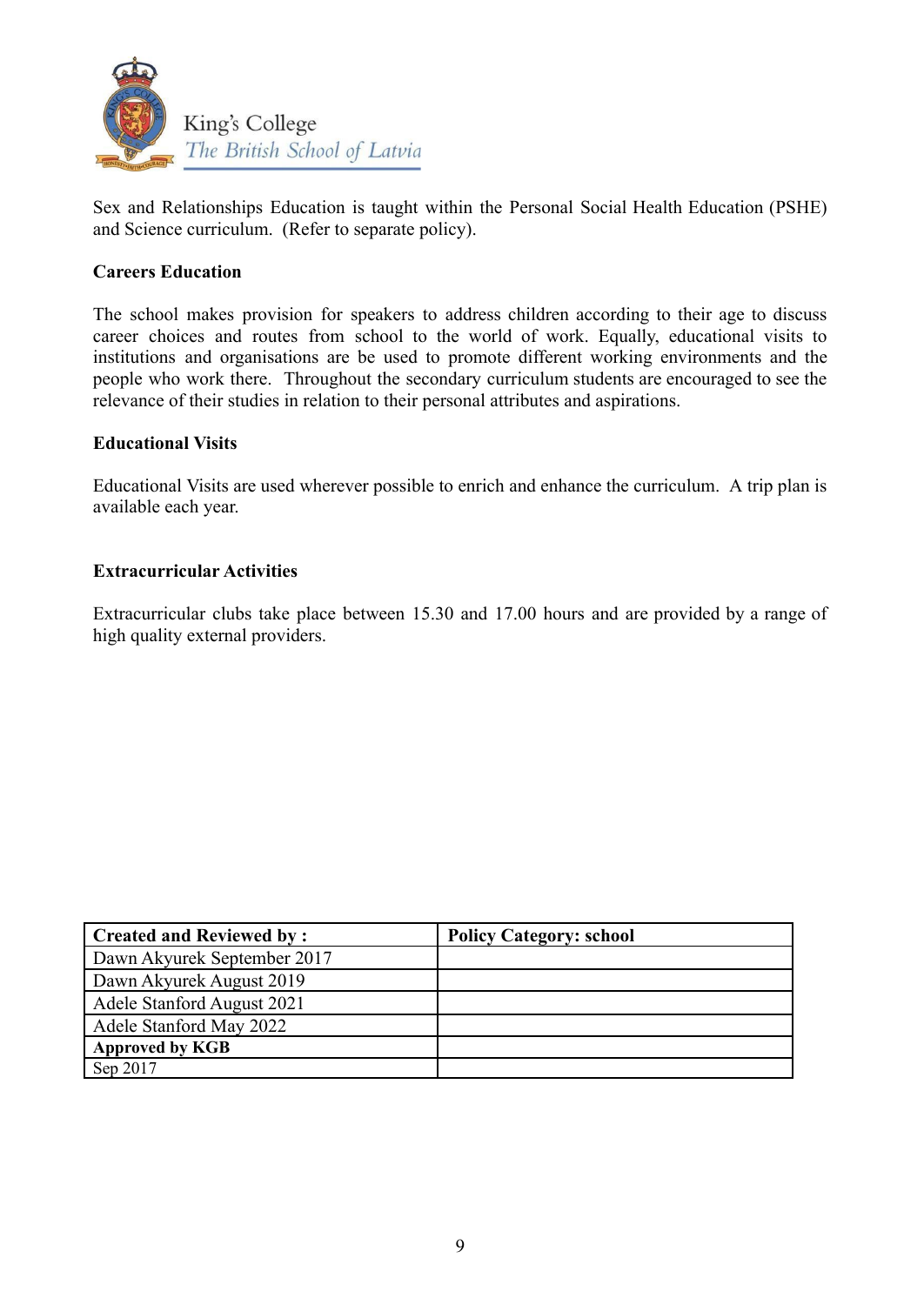

#### **Appendix 1**

#### **Promotion of Fundamental British Values at King's College School, The British School of Latvia**

We endorse the Department for Education's five-part definition of British values:

- Democracy
- The rule of law
- Individual liberty
- Mutual respect
- Tolerance of those of different faiths and beliefs

King's College Latvia pupils will encounter these principles throughout everyday school life. In particular, our promotion of spiritual, moral, social and cultural understanding has been reviewed and enhanced by these explicit values.

Listed below are some examples of how we actively promote these values in our school community:

#### **Democracy**

Pupil voice is significant in regards to life at King's College Latvia. Our School Council, regular questionnaires and 'open door policy' means pupils have a great amount of input in regards to what and how they learn, which promotes pupil voice.

Consultations with pupils are also conducted throughout the year. We know that the formation of the school council and the active participation of our pupils will sow the seeds for a more sophisticated understanding of democracy in the future.

#### **The Rule of Law**

Our pupils will encounter rules and laws throughout their entire lives. We want our pupils to understand that whether these laws govern the class, the school, the neighbourhood or the country, they are set for good reasons and must be adhered to.

This understanding of the importance of rules will be consistently reinforced through Assemblies and our curriculum. The involvement of our pupils in understanding the Rewards and Sanction Policy helps them to understand the reasons behind the rules and the consequences if they are broken. Throughout the year we welcome visits from members of the wider community. We believe that clear explanations and real life stories emphasise the importance of the rule of law for our pupils.

#### **Individual Liberty**

We invest a great deal of time in creating a positive culture in our school, so that children are in a safe environment where choices and freedoms are encouraged. In lessons, learning tasks are often left for the child to decide upon. We encourage children to choose the task that will challenge them, giving them more freedom to determine their own learning. We offer a range of clubs which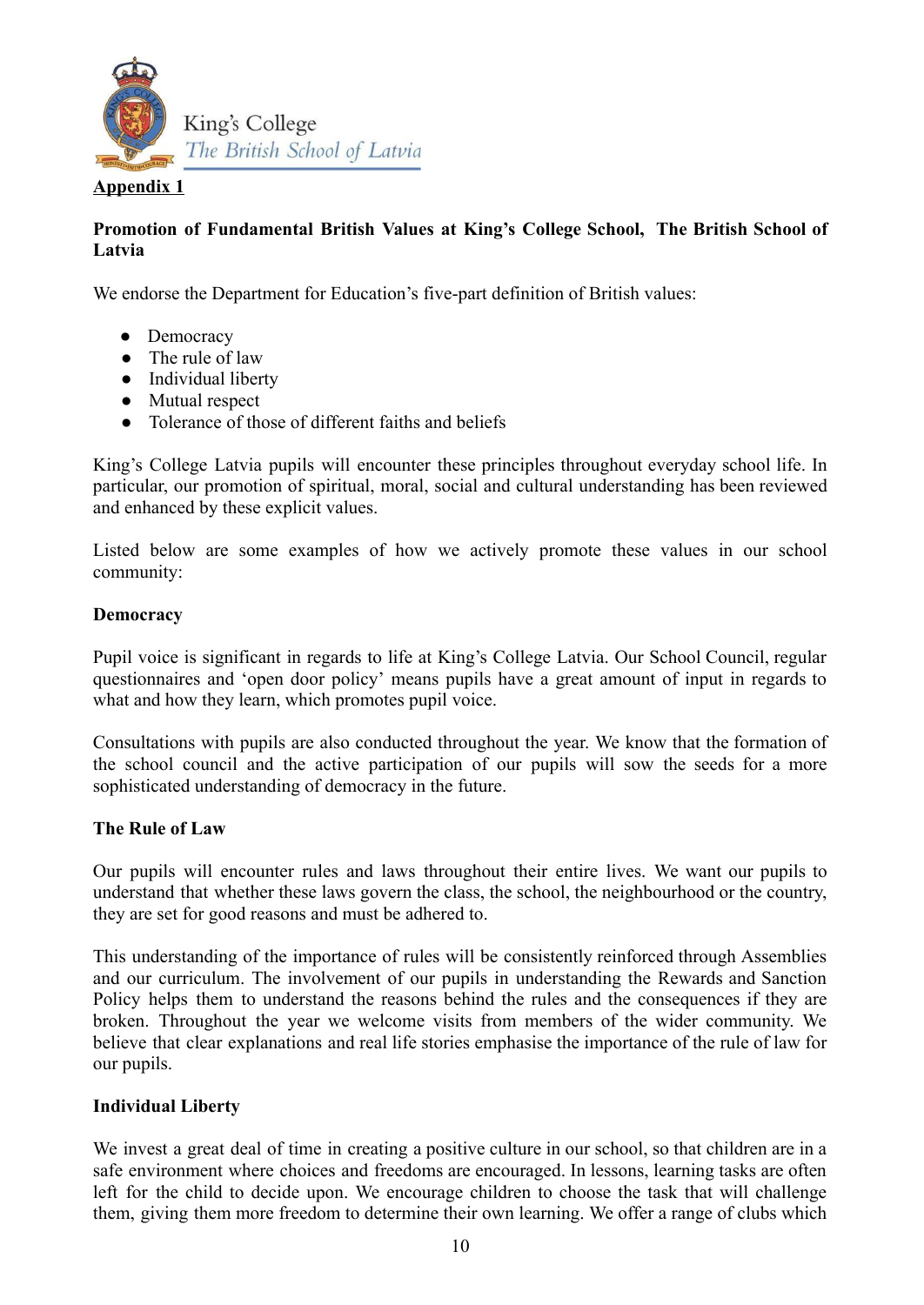

pupils have the freedom to choose from, based on their interests. Through Teacher led /Form time, we educate children on their rights and personal freedoms as well as supporting them in recognising how to exercise these freedoms safely. We believe that valuing choice and freedom in

daily school life will foster a value for individual liberty as the children embark upon their adult lives.

#### **Mutual Respect**

Mutual respect is at the core of our school life. Pupils learn to treat each other and staff with great respect. This is evident when walking around the school and in the classrooms.

#### **Tolerance of those of different faiths and beliefs**

At King's College Latvia we offer a culturally rich and diverse curriculum in which all major religions are studied and respected. We strongly believe that tolerance is gained through knowledge and understanding. Through our curriculum and the routines of our daily school life, we strive to demonstrate tolerance and help children to become knowledgeable and understanding citizens who can build a better Britain for the future.

Further evidence on how we actively promote fundamental British Values in all areas of the curriculum and examples of these along with areas for future development can be seen in Appendix Two.

#### **Fundamental British Values Record Sheet**

The importance of Fundamental British Values outlines the need to "create and enforce a clear and rigorous expectation on all schools to promote the fundamental British values of democracy, the rule of law, individual liberty and mutual respect and tolerance of those with different faiths and beliefs" (Secretary of State for Education, 2014).

Definitions for each of the Fundamental British Values were outlined in the 2011 Prevent Strategy, and further guidance has been supplied July 2015 in the document 'Promoting Fundamental British Values as part of SMSC in Schools'. The table below outlines evidence of how King's College Latvia promotes these values, as well as outlining potential areas for future development.

| <b>Fundamental</b><br><b>British Value</b> | <b>Evidence at King's College Latvia</b>                                                                                                                                                   |  |
|--------------------------------------------|--------------------------------------------------------------------------------------------------------------------------------------------------------------------------------------------|--|
| <b>Democracy</b>                           | Pupils vote for the representatives of . Prefects and<br>House Captains and Head boy and Girl are voted in by<br>the school staff.<br>They take place in debates and in secondary have MUN |  |
| The Rule of<br>Law                         | The importance of rules and laws, whether they be those<br>that govern the class, the school, or the country, are                                                                          |  |

#### **Whole School Evidence**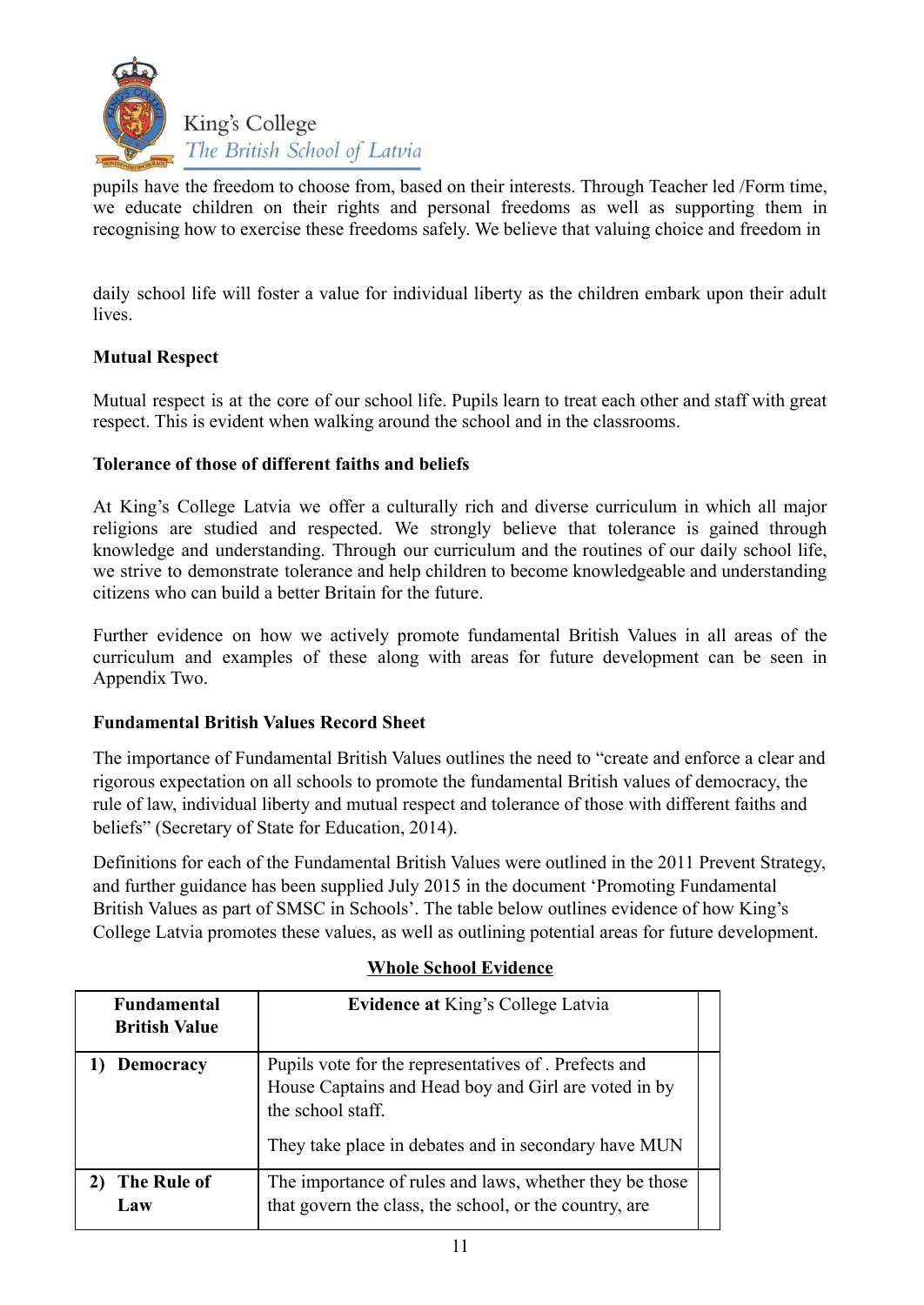

|  | consistently reinforced throughout regular school days, |  |
|--|---------------------------------------------------------|--|
|  | as well as when dealing with behaviour and through      |  |
|  | school assemblies. Pupils are taught the value and      |  |
|  | reasons behind rules, that they govern and protect us,  |  |
|  | the responsibilities that this involves and the         |  |
|  | consequences when rules are broken. Some pupils have    |  |
|  | devised rules for their classrooms with their teachers. |  |
|  |                                                         |  |

## **Subject Specific Evidence**

Information below provides reference to where subjects embed Fundamental British Values (FBV) in their lessons. **Numbered references relate to the numbered elements of FBV outlined in the table above.**

| <b>Subject</b> | <b>Evidence</b>                                        |  |
|----------------|--------------------------------------------------------|--|
| <b>English</b> | 1. When covering the topic of 'Persuasive Writing'     |  |
|                | there are debates over contentious issues such as the  |  |
|                | welfare of animals.                                    |  |
|                | 2. We discuss how elements of the law have evolved     |  |
|                | since the time of Charles Dickens and William          |  |
|                | Shakespeare. We also discuss the law regards           |  |
|                | whaling when writing our environmental poems for       |  |
|                | Science Week.                                          |  |
|                | 3. We consider how issues regarding our liberty have   |  |
|                | evolved since Dickensian and Shakespearean times.      |  |
|                | 4. During 'Anti-bullying Week' the children read a     |  |
|                | story from another culture and write their own         |  |
|                | anti-bullying tale.                                    |  |
|                | 5. We are accepting of others faiths e.g. the          |  |
|                | Rastafarian poet Benjamin Zephaniah. We accept         |  |
|                | others' beliefs when debating issues and writing       |  |
|                | persuasive letters.                                    |  |
| <b>Maths</b>   | 1. Pupils conducting an opinion survey on an issue.    |  |
|                | 2. Planning opportunities for pupils to work together  |  |
|                | collaboratively through experimental and               |  |
|                | investigative work                                     |  |
|                | 3. Pupils investigating different number sequences     |  |
|                | and where they occur in the real world. Pupils         |  |
|                | considering the development of pattern in different    |  |
|                | cultures including work on tessellations. Allowing     |  |
|                | discussion on the cultural and historical roots of     |  |
|                | mathematics. Pupils exploring the wealth of            |  |
|                | mathematics in all cultures; for instance, recognition |  |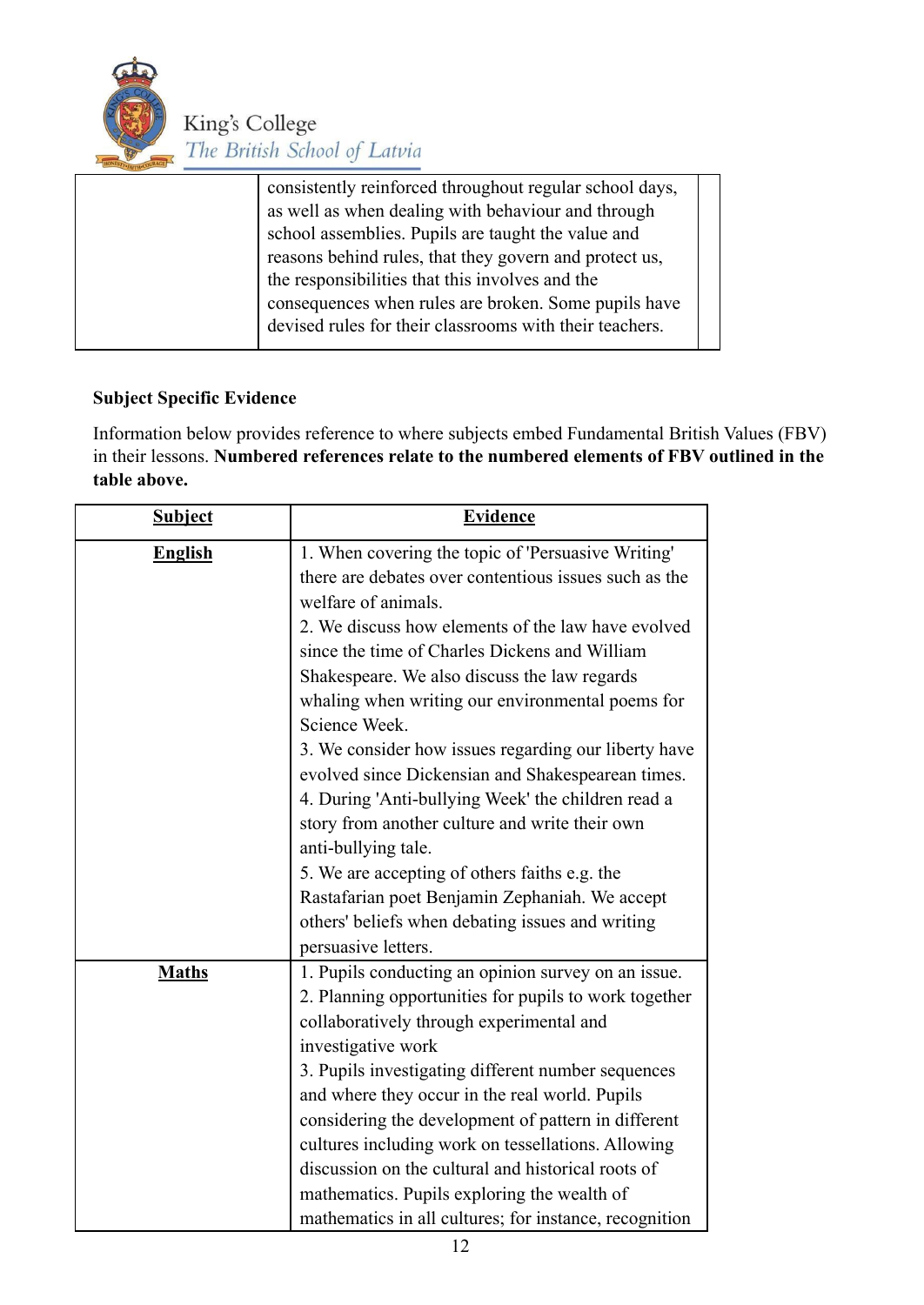

|                | is given to symmetry patterns, number systems and                                                                                                                                                                                                                                                                                                                                                                                                                                                                                                                                                                                                                                                                                                                                                                                                                                                                                                                                                                                                                                                                                                  |
|----------------|----------------------------------------------------------------------------------------------------------------------------------------------------------------------------------------------------------------------------------------------------------------------------------------------------------------------------------------------------------------------------------------------------------------------------------------------------------------------------------------------------------------------------------------------------------------------------------------------------------------------------------------------------------------------------------------------------------------------------------------------------------------------------------------------------------------------------------------------------------------------------------------------------------------------------------------------------------------------------------------------------------------------------------------------------------------------------------------------------------------------------------------------------|
|                | mathematical thinking from other cultures.                                                                                                                                                                                                                                                                                                                                                                                                                                                                                                                                                                                                                                                                                                                                                                                                                                                                                                                                                                                                                                                                                                         |
| <b>Science</b> | 1. In Science there are debates regarding such issues<br>as nuclear energy, environmental pollution, global<br>warming and the environmental effects of<br>$CO2$ emissions.                                                                                                                                                                                                                                                                                                                                                                                                                                                                                                                                                                                                                                                                                                                                                                                                                                                                                                                                                                        |
|                | 2. We discuss safety regulations, health and safety<br>(COSHH regulations), industrial chemical pollution.                                                                                                                                                                                                                                                                                                                                                                                                                                                                                                                                                                                                                                                                                                                                                                                                                                                                                                                                                                                                                                         |
|                | 3. We consider health and safety issues in practical<br>lessons and have discussions regarding ethical issues<br>of farming.                                                                                                                                                                                                                                                                                                                                                                                                                                                                                                                                                                                                                                                                                                                                                                                                                                                                                                                                                                                                                       |
|                | 4. We learn about various backgrounds of scientists<br>and respect of their discoveries, mutual development,<br>group work, e.g. practical activities, discussions.                                                                                                                                                                                                                                                                                                                                                                                                                                                                                                                                                                                                                                                                                                                                                                                                                                                                                                                                                                                |
|                | 5. We are accepting of others beliefs e.g. 'Big Bang'<br>theory, evolutions, medical issues / treatments.                                                                                                                                                                                                                                                                                                                                                                                                                                                                                                                                                                                                                                                                                                                                                                                                                                                                                                                                                                                                                                          |
| <b>History</b> | 1. The development/evolution of governance in<br>Britain and other countries and cultures/societies is<br>studied in context, exploring reasons for the trend<br>toward democracy as a fair(er)/equitable system of<br>government.<br>2. The development of and trend toward human<br>rights and the rule of law through history is explored,<br>including reflecting on examples from history where<br>this has been denied/broken down and how different<br>historical cultures/societies compare to our own.<br>3. The rights and freedoms of different people and<br>groups of people in diverse cultures/societies from<br>the past are studied, emphasising the importance of<br>individual liberty and the freedom of choice,<br>including incidences of this being restricted.<br>4/5. The study of History explores a range of<br>different cultures/societies, considering diverse<br>perspectives and acknowledging their achievements,<br>contributions to and influence on the modern world,<br>as well as examining their interactions with other<br>cultures to assess the impact/outcomes of whether<br>these are tolerant or not. |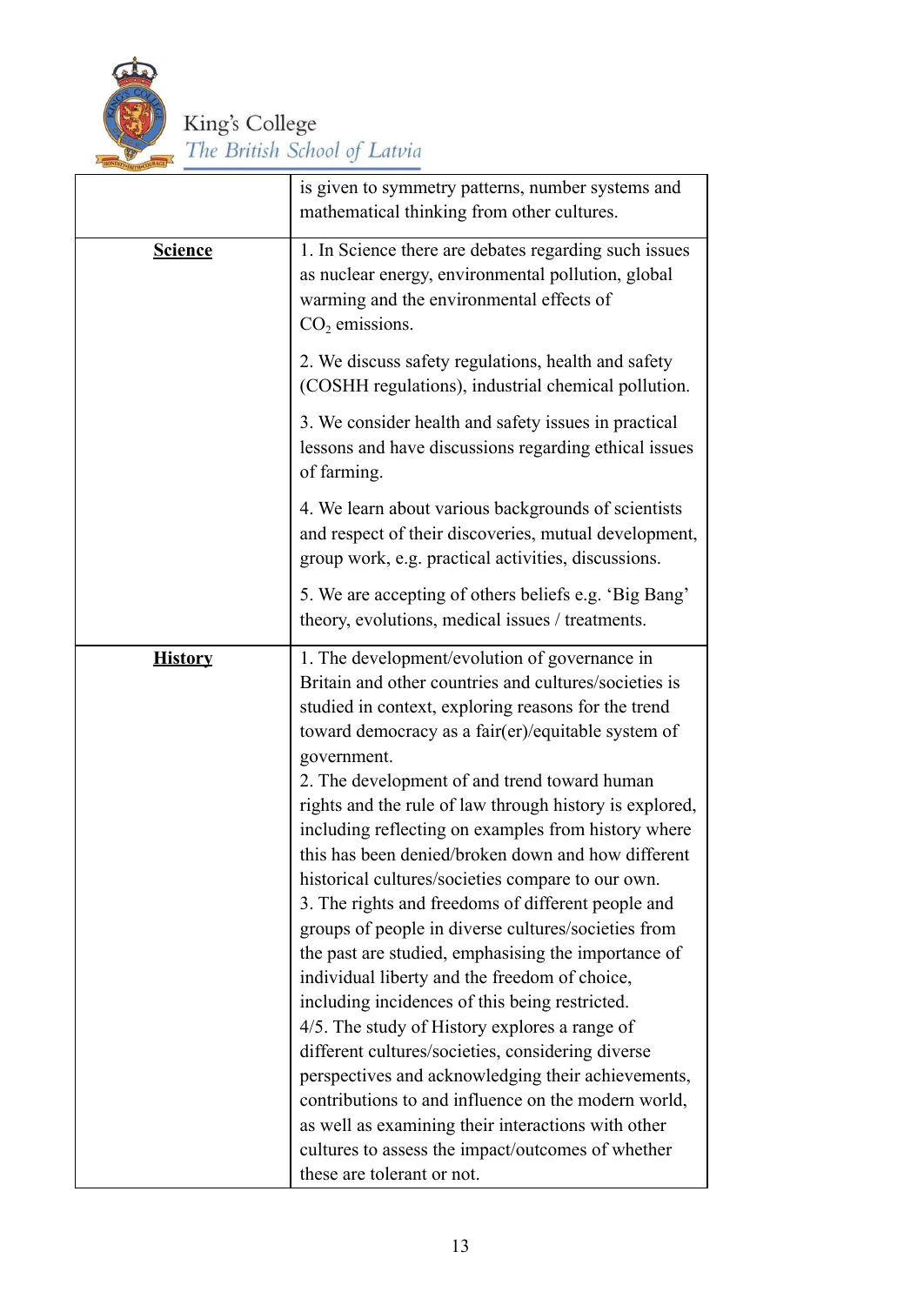

| <b>Geography</b> | Year 6 study coastal development and debate the<br>pros and cons of tourist development encouraging<br>mutual respect and tolerance of others.                                                                                                                                                                |
|------------------|---------------------------------------------------------------------------------------------------------------------------------------------------------------------------------------------------------------------------------------------------------------------------------------------------------------|
|                  | 4. Work on Water Aid in Less Economically<br>Developing Countries and Sustainable Development<br>in year 5 helps the children to understand the<br>complex ways communities are linked and appreciate<br>the diversity of people's backgrounds.                                                               |
|                  | 5. Year 4 find out how food is produced, traded and<br>transported and how fair trade organizations help<br>farmers and see how it promotes tolerance and<br>partnership, within local and wider communities.                                                                                                 |
|                  | In secondary the students discuss globalisation and<br>urbanisation as well as look at fair trade.                                                                                                                                                                                                            |
| RE               | 1. In RE lessons, we take part in class debates<br>regarding key ethical and moral issues when<br>studying a range of religions.                                                                                                                                                                              |
|                  | 2. We contrast the rule of law with religious rules<br>and moral precepts.                                                                                                                                                                                                                                    |
|                  | 3. We consider our rights and responsibilities and<br>those of others.                                                                                                                                                                                                                                        |
|                  | 4. We learn about different religious teachings and<br>show respect to the beliefs of others.                                                                                                                                                                                                                 |
|                  | 5. This is clearly a key driver in RE lessons. We<br>learn about different ways of life and beliefs and<br>show openness to difference.                                                                                                                                                                       |
| <b>MFL</b>       | 1. In Modern Languages we discuss the different<br>societies in Europe and this includes discussion<br>on British Democracy.<br>2. We discuss the history of Spain which reflects on<br>our own legal system. We consider health and<br>safety issues in Europe such as road safety when<br>travelling there. |
|                  | 3. We learn about various backgrounds of Spanish<br>figures and respect of their lives and<br>achievements.                                                                                                                                                                                                   |
|                  | 4. We learn to accept the customs of others.<br>5. We are accepting of others' beliefs and we explore<br>these at festival times                                                                                                                                                                              |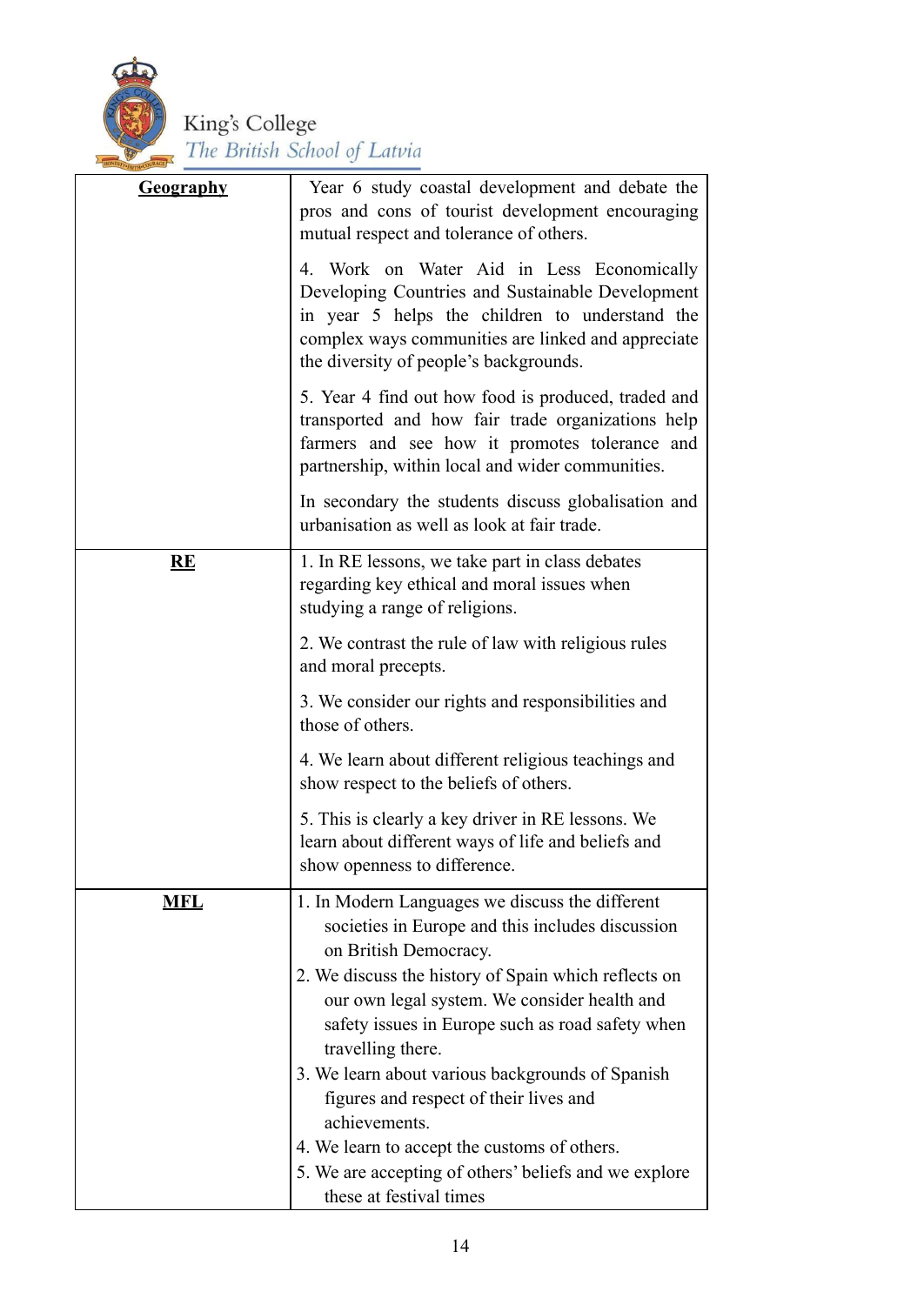

| <b>PE/Games</b> | 1/2. Groupings allow children to work together, and<br>give them the chance to discuss their ideas and<br>performance. Their work in general enables them<br>to develop a respect for other children's levels of<br>ability, and encourages them to co-operate across<br>a range of activities and experiences. Children<br>learn to respect and work with each other, and<br>develop a better understanding of themselves and<br>of each other. |
|-----------------|--------------------------------------------------------------------------------------------------------------------------------------------------------------------------------------------------------------------------------------------------------------------------------------------------------------------------------------------------------------------------------------------------------------------------------------------------|
| <b>Music</b>    | 1. We often work in groups and as such have to learn<br>to come to decisions democratically. We discuss<br>ways of making those decisions and often a majority<br>vote will be the way opted for.                                                                                                                                                                                                                                                |
|                 | 2. Individuals are encouraged to make their own<br>choices when selecting musical parts and to put<br>forward their own ideas. When appraising, an<br>individual is entitled to have their own opinion and<br>this is respected by others in the class.                                                                                                                                                                                          |
|                 | 3. We practise Mutual Respect as we have to learn to<br>listen to and consider the ideas of others.                                                                                                                                                                                                                                                                                                                                              |
|                 | 4. We listen to music and learn songs from many<br>different cultures and faiths, and learn something of<br>the background to these, therefore encouraging<br>Tolerance of different faiths and beliefs.                                                                                                                                                                                                                                         |
| <u>Art</u>      | 1. We have high expectations of behaviour and<br>ground rules during the designing and making<br>process, this extends beyond the classroom with a<br>visit and experiences to art galleries or sculpture<br>parks. We promote high expectations and respect<br>within Art through creating a positive and nurturing<br>environment, allowing pupils to reach and surpass<br>their potential.                                                    |
|                 | 2. We work on individual and shared tasks to<br>promote teamwork and communication, peer<br>assessment and constructive critique, e.g. be a<br>'Critical Friend'.                                                                                                                                                                                                                                                                                |
|                 | 3. We promote tolerance and celebration through<br>different people's ideas, creative responses and<br>understanding of different cultures and styles within                                                                                                                                                                                                                                                                                     |